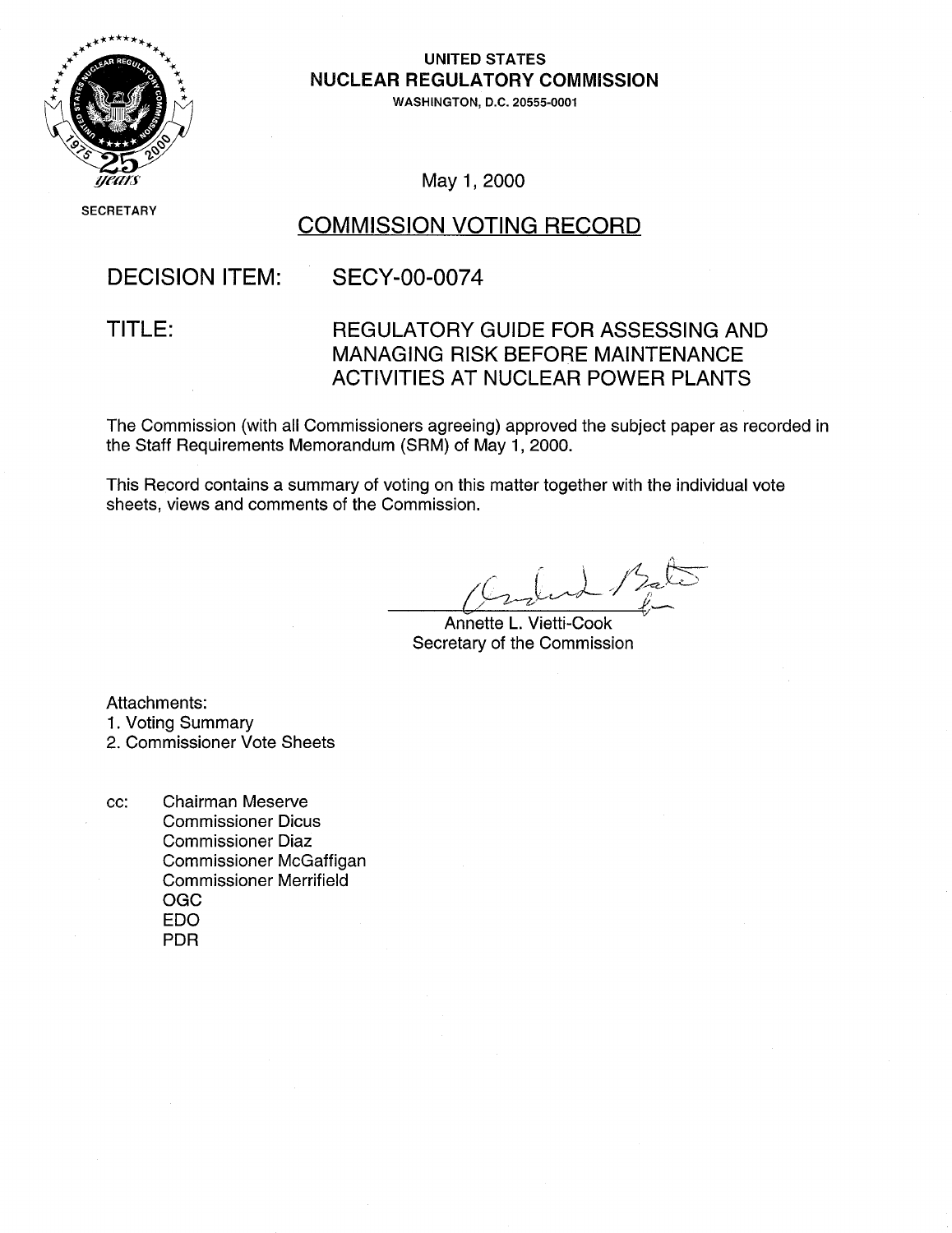#### VOTING SUMMARY - SECY-00-0074

#### RECORDED VOTES

|                      | <b>NOT</b>   |                                          |   |         |
|----------------------|--------------|------------------------------------------|---|---------|
|                      |              | APRVD DISAPRVD ABSTAIN PARTICIP COMMENTS |   | DATE    |
| <b>CHRM. MESERVE</b> | $\mathsf{X}$ |                                          | X | 4/13/00 |
| <b>COMR. DICUS</b>   | X            |                                          | X | 4/17/00 |
| COMR. DIAZ           | X            |                                          | X | 4/5/00  |
| COMR. McGAFFIGAN     | $\mathsf{X}$ |                                          | X | 4/13/00 |
| COMR. MERRIFIELD     | $\mathbf{X}$ |                                          | X | 4/4/00  |

#### COMMENT RESOLUTION

In their vote sheets, all Commissioners approved the staff's recommendation and provided some additional comments. Chairman Meserve and Commissioners Dicus and Merrifield approved extending the implementation period for the revised 10 CFR 50.65 to 180 days after issuance of the final regulatory guide. Commissioners Diaz and McGaffigan preferred the original plan of 120 days after the issuance of the guidance and did not find industry's arguments for the extension to be persuasive. Subsequently, the comments of the Commission were incorporated into the guidance to staff as reflected in the SRM issued on May 1, 2000.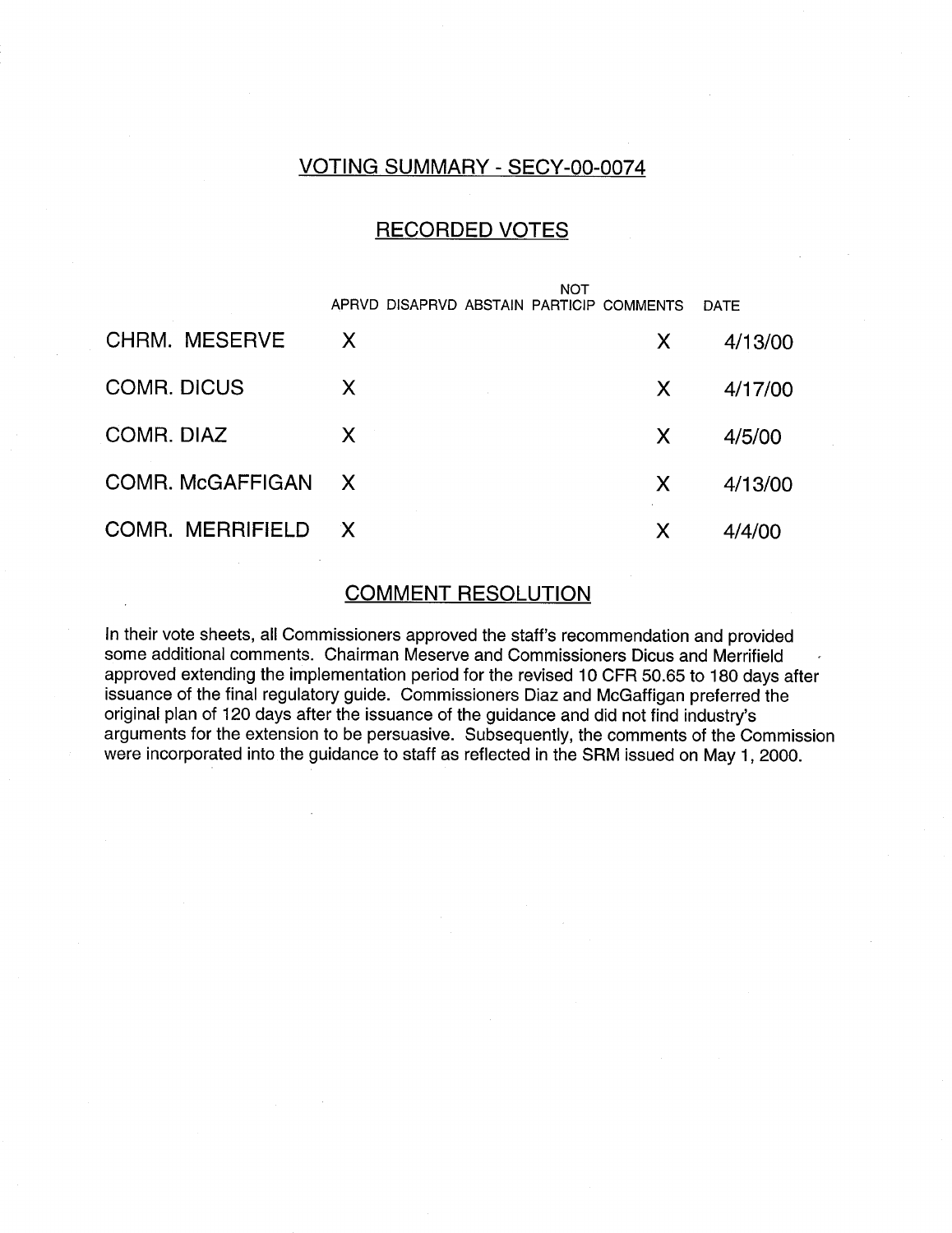#### RESPONSE SHEET

- Annette Vietti-Cook Secretary of the Commission TO:
- CHAIRMAN MESERVE FROM:

SUBJECT: SECY-00-0074 - REGULATORY GUIDE FOR ASSESSING AND MANAGING RISK BEFORE MAINTENANCE ACTIVITIES AT NUCLEAR POWER PLANTS

Approved <u>X w/comments D</u>isapproved \_\_\_ Abstair

Not Participating \_\_\_\_\_ Request Discussion \_\_\_\_

COMMENTS:

G

See attached comments

**SIGNATURE** 

DATE

Entered on "STARS" Yes  $\checkmark$  No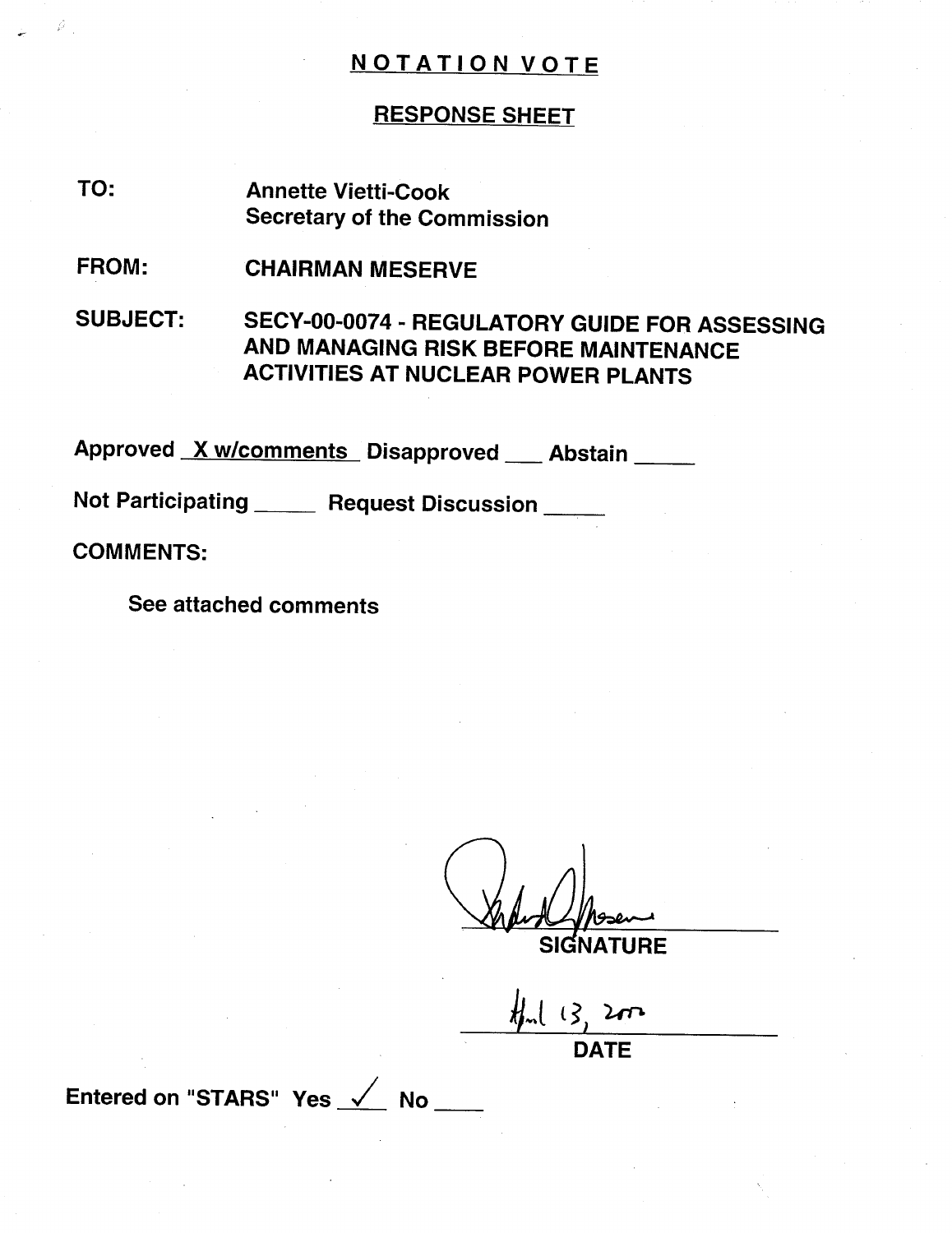## Comments of Chairman Richard Meserve on SECY-O0-0074

I approve publishing Regulatory Guide (RG) 1.XXX, "Assessing and Managing Risk<br>Before Maintenance Activities at Nuclear Power Plants," which endorses Section 11 of<br>NUMARC-93-01, "Assessment of Risk Resulting from Performan as one acceptable means of complying with 10 CFR 50.65(a)(4).

The rulemaking promulgating 10 CFR 50.65(a)(4) provided that the rule would become<br>effective 120 days after issuance of Revision 3 to Regulatory Guide 1.160, "Monitoring the<br>Effectiveness of Nuclear Power Plants." 64 Fed. to RG 1.160, and that this action triggers the clock for the effectiveness of the rule.

The Nuclear Energy Institute has requested that the effective date be postponed to 180 days after the issuance of the guidance in order to assure proper implementation. The staff has indicated that it does not object to su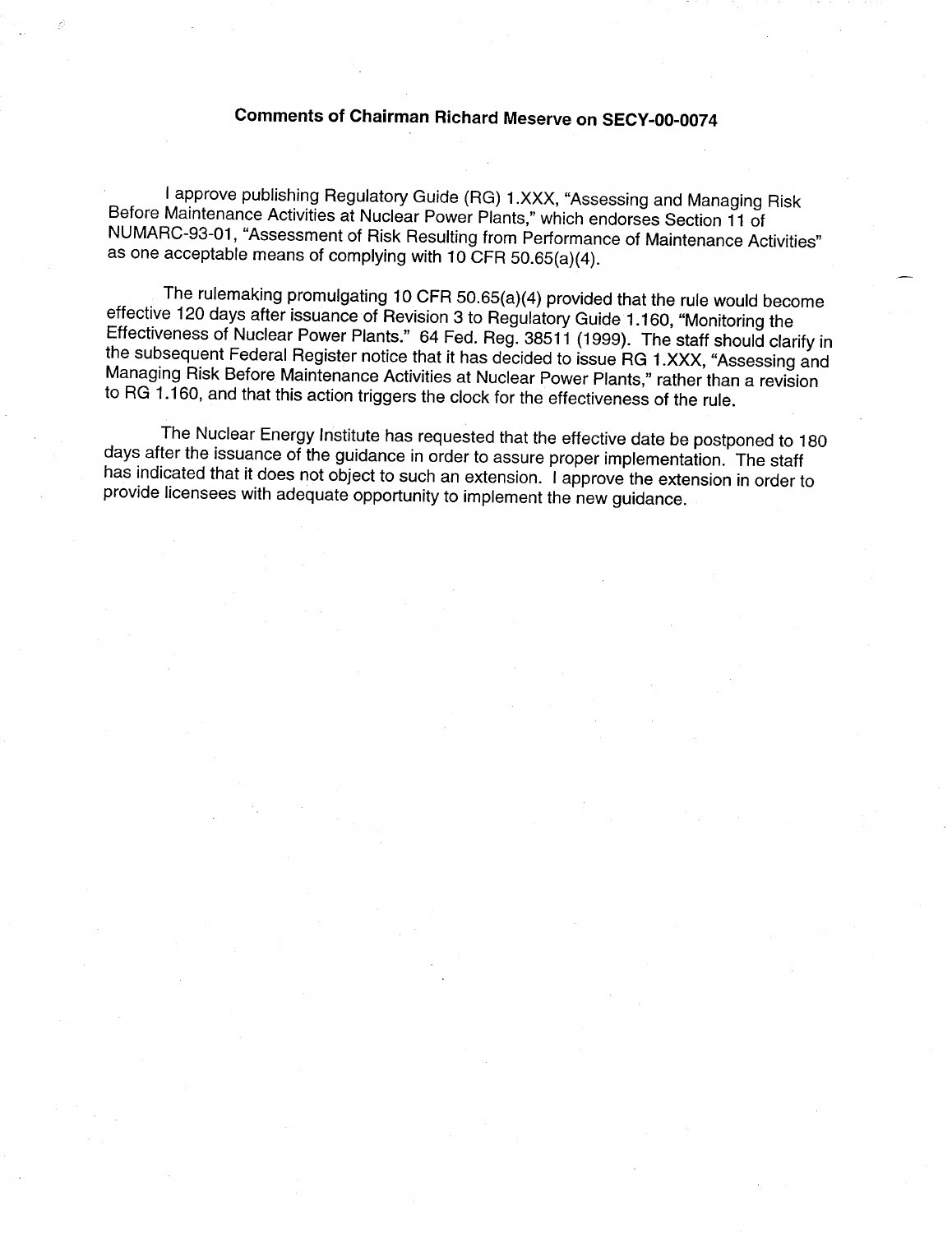## 200 MAR 29 AM 9: 26 NOTATION VOTE

#### RESPONSE SHEET

#### Annette Vietti-Cook, Secretary TO:

Commissioner Dicus FROM:

SUBJECT: SECY-00-0074 - REGULATORY **GUIDE** FOR **ASSESSING AND MANAGING** RISK BEFORE **MAINTENANCE ACTIVITIES AT NUCLEAR** POWER **PLANTS**

Approved <u>x</u> Disapproved Abstair

Not Participating \_\_\_\_\_

COMMENTS:

I approve publication of the Regulatory Guide for assessing and managing risk before maintenance activities at nuclear power plants. The effective date of the revised 10-CFR 50.65 should be 180 days after issuance of the regulatory guide.

**zý&iAT k,)** ' **DATE** / *I Q&4;eý*

Entered on "STARS" Yes x No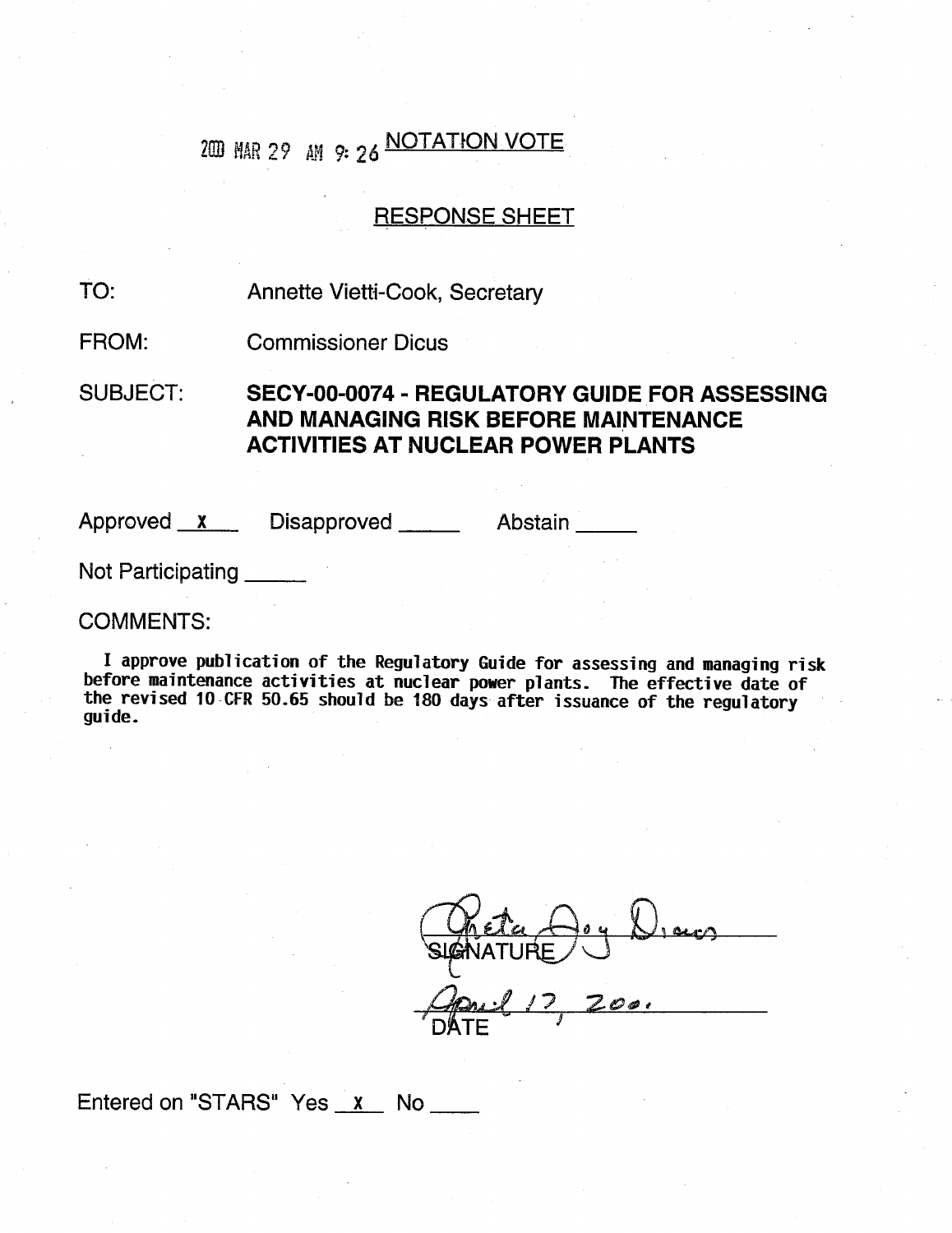#### RESPONSE SHEET

Annette Vietti-Cook, Secretary TO:

Commissioner Diaz FROM:

SUBJECT: SECY-00-0074 - REGULATORY **GUIDE** FOR **ASSESSING AND MANAGING** RISK BEFORE **MAINTENANCE ACTIVITIES AT NUCLEAR** POWER **PLANTS**

| Approved          | $\begin{picture}(150,10) \put(0,0){\line(1,0){15}} \put(15,0){\line(1,0){15}} \put(15,0){\line(1,0){15}} \put(15,0){\line(1,0){15}} \put(15,0){\line(1,0){15}} \put(15,0){\line(1,0){15}} \put(15,0){\line(1,0){15}} \put(15,0){\line(1,0){15}} \put(15,0){\line(1,0){15}} \put(15,0){\line(1,0){15}} \put(15,0){\line(1,0){15}} \put(15,0){\line($ | Abstain |  |
|-------------------|-----------------------------------------------------------------------------------------------------------------------------------------------------------------------------------------------------------------------------------------------------------------------------------------------------------------------------------------------------|---------|--|
| Not Participating |                                                                                                                                                                                                                                                                                                                                                     |         |  |

#### COMMENTS:

See attached comments.

SIGNATURE ( **DATE**  $\left(\left\lfloor \frac{\rho}{\alpha}\right\rfloor\right)$ 

**Entered on "STARS" Yes X No**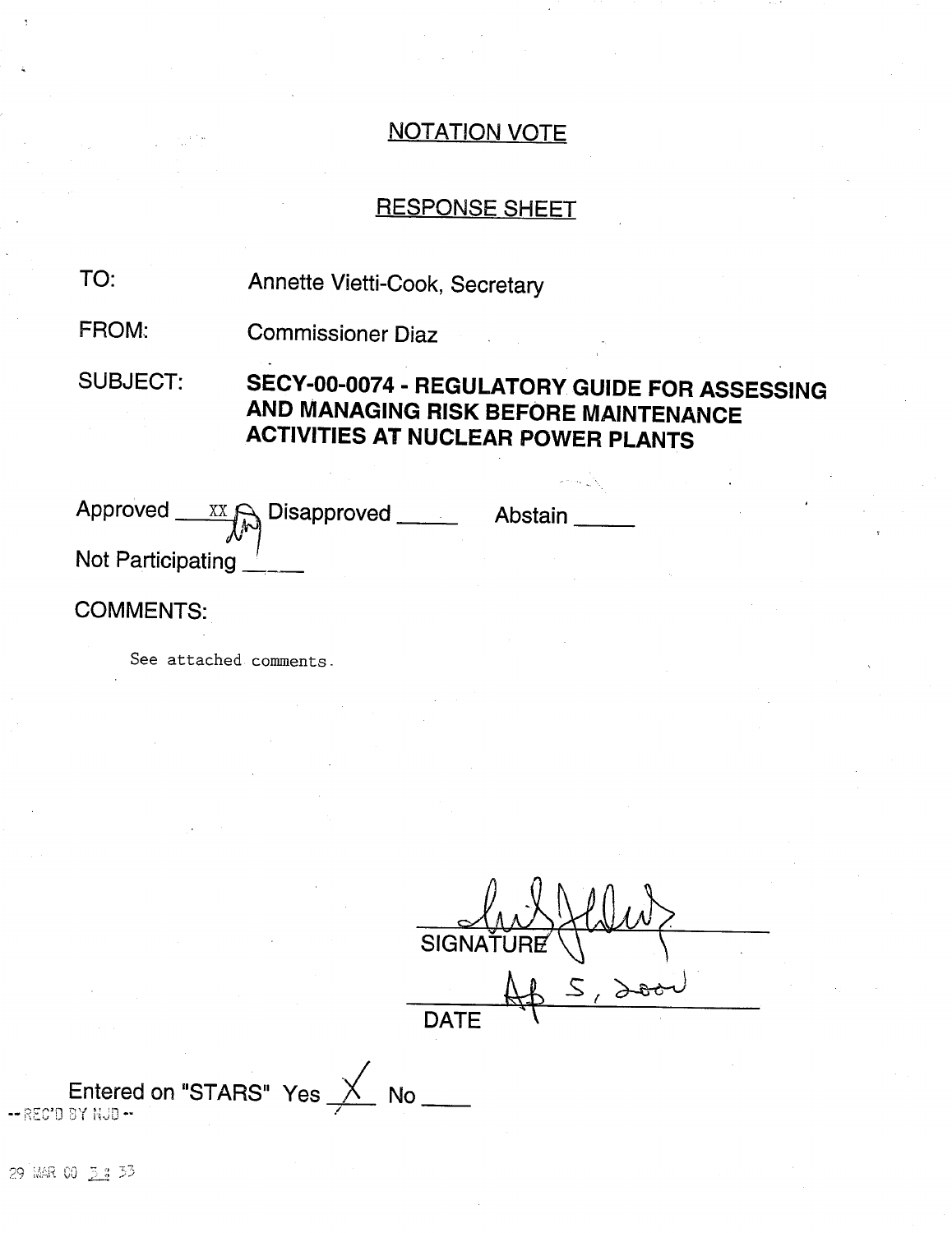#### **COMMISSIONER DIAZ' COMMENTS ON** SECY-00-0074

I approve the staff's recommendation to publish Regulatory Guide 1.XXX, "Assessing and Managing Risk Before Maintenance Activities at Nuclear Power Plants" endorsing Section 11 of NUMARC 93-01 as an acceptable method for complying with 10 CFR 50.65(a)(4).

It is important to start implementing 10 CFR 50.65(a)(4) so that the industry can gain experience using the regulatory guidance and NRC staff can gain experience using the new inspection procedures for the revised reactor oversight process. Therefore, I support the original plan to make the revised 10 CFR 50.65 effective 120 days after issuance of the final regulatory guide. It is now time to focus on risk-informing the scope of the Maintenance Rule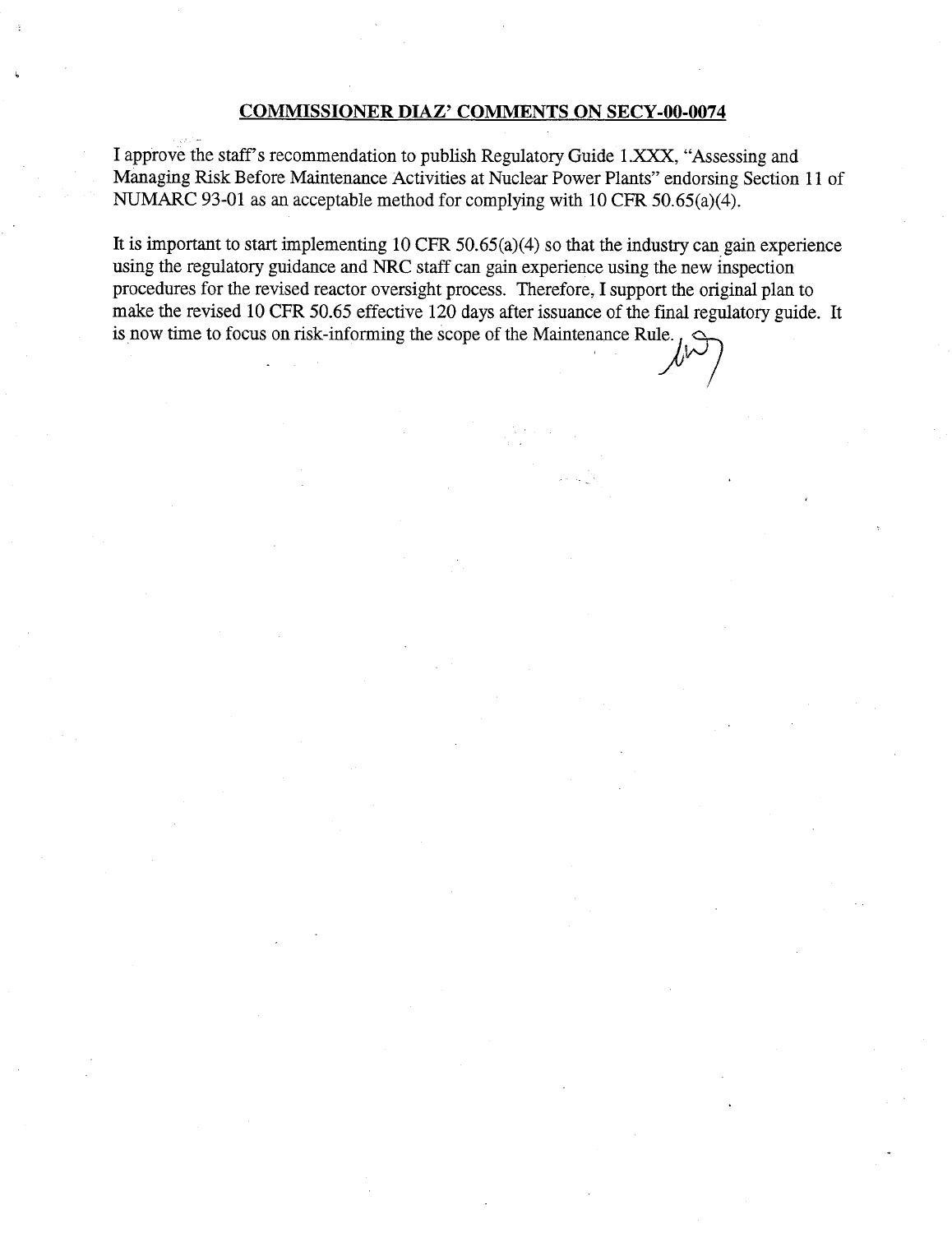#### RESPONSE SHEET

Annette Vietti-Cook, Secretary TO:

Commissioner McGaffigan FROM:

SUBJECT: SECY-00-0074 - REGULATORY **GUIDE** FOR **ASSESSING AND MANAGING** RISK BEFORE **MAINTENANCE ACTIVITIES AT NUCLEAR** POWER **PLANTS**

Approved X Disapproved Abstain

Not Participating

COMMENTS:

See attached comments.

Edw **,** 54,ord the Maffage SIGNATURE *(6* **0** 0  $13,2000$  $\mathsf{DATE}_1$ 

Entered on "STARS" Yes  $\times$  No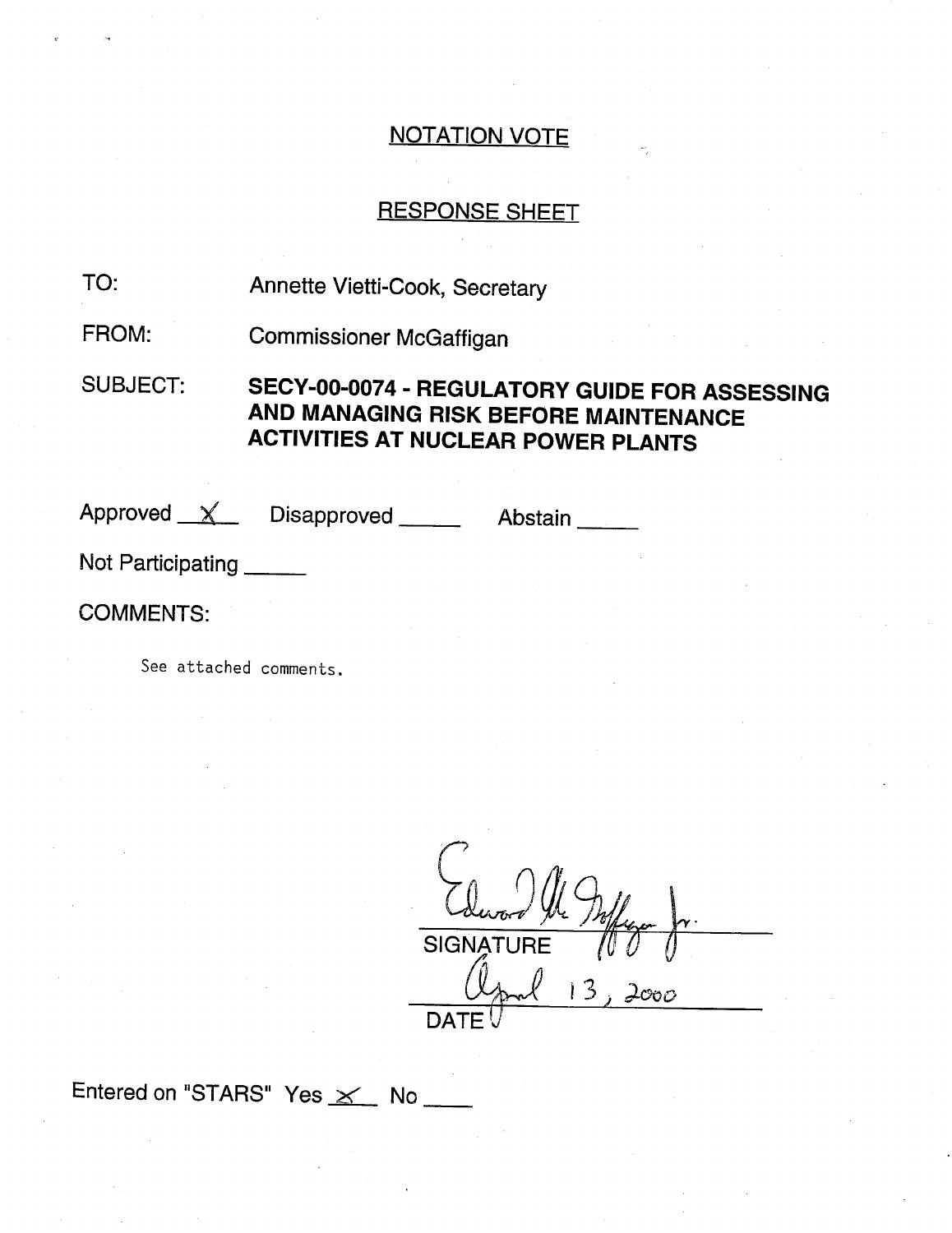#### Commissioner McGaffigan's Comments on SECY-00-0074

I approve publishing Regulatory Guide 1 .XXX as one acceptable method for complying with 10 CFR 50.65(a)(4), subject to the minor change discussed below. I also approve making the rule effective 120 days after issuance of the final regulatory guide.

I commend the staff for its continuing dedication and hard work on the (a)(4) assessment rulemaking effort. As we heard at the recent Commission briefing on the risk-informed regulation implementation plan, this rulemaking constitutes a real safety enhancement by virtue of its contribution to risk-informed configuration management.

I strongly support the modification to the regulatory guidance that addresses the overlapping applicability of 10 CFR 50.59 and the new 10 CFR 50.65(a)(4), as described in Section 11.3.8 of the final revision to NUMARC 93-01, as well as Section 1.2 of Draft Regulatory Guide DG-1095, "Guidance for Implementation of 10 CFR 50.59 Changes, Tests, and Experiments." It is a common sense change that reduces unnecessary burden. It appears that the authority for eliminating the overlapping requirement is derived from 10 CFR 50.59(c)(4). However, the effective date of the maintenance rule is likely to precede the effective date for the 10 CFR 50.59 rule by several months. Consequently, until the revised 50.59 rule becomes effective, I suspect that performing a 50.65(a)(4) assessment in lieu of a 50.59 review may give rise to a *de minimis*  compliance issue. If my understanding is correct, I believe that the staff should continue its policy of exercising enforcement discretion for these de minimus non-compliance issues until 10 CFR 50.59 rule becomes effective. The staff should consult with OGC on this concern, and take whatever action is appropriate.

I have read NEI's letter of March 30, 2000, requesting Commission consideration of a 180 day implementation period, rather than a 120 day period, following issuance of the final regulatory guidance. I do not find the industry's arguments persuasive. The first objection NEI raises in its letter -- namely, that the additional time is needed because implementation of the new 10 CFR 50.65(a)(4) configuration risk management involves many disciplines within the licensee's organization -- is not persuasive because licensees should have been aware of the draft regulatory guidance since it was issued in November 1999. The draft regulatory guidance was the product of an open and public collaborative effort involving industry representatives and NRC staff. Viewed from that perspective, notice to licensees realistically began in November. The additional 120 day implementation period gives licensees a total of approximately ten months to prepare for the 50.65(a)(4) rule change. NEI's second objection -- the guidance to use the 50.65(a)(4) assessment in lieu of the 10 CFR 50.59 process under certain circumstances -- is moot because of the de minimus non-compliance issue discussed above. The only reason I would support a 180 day implementation period is to allow the staff adequate time for training inspectors. On that point, the staff has repeatedly said that it can successfully implement the rule within the 120 day period.

Finally, I note that the paragraph numbering in Attachment 2 to SECY-00-0074 is incorrect in several places. This should be corrected before publishing the final guidance.

T M.S.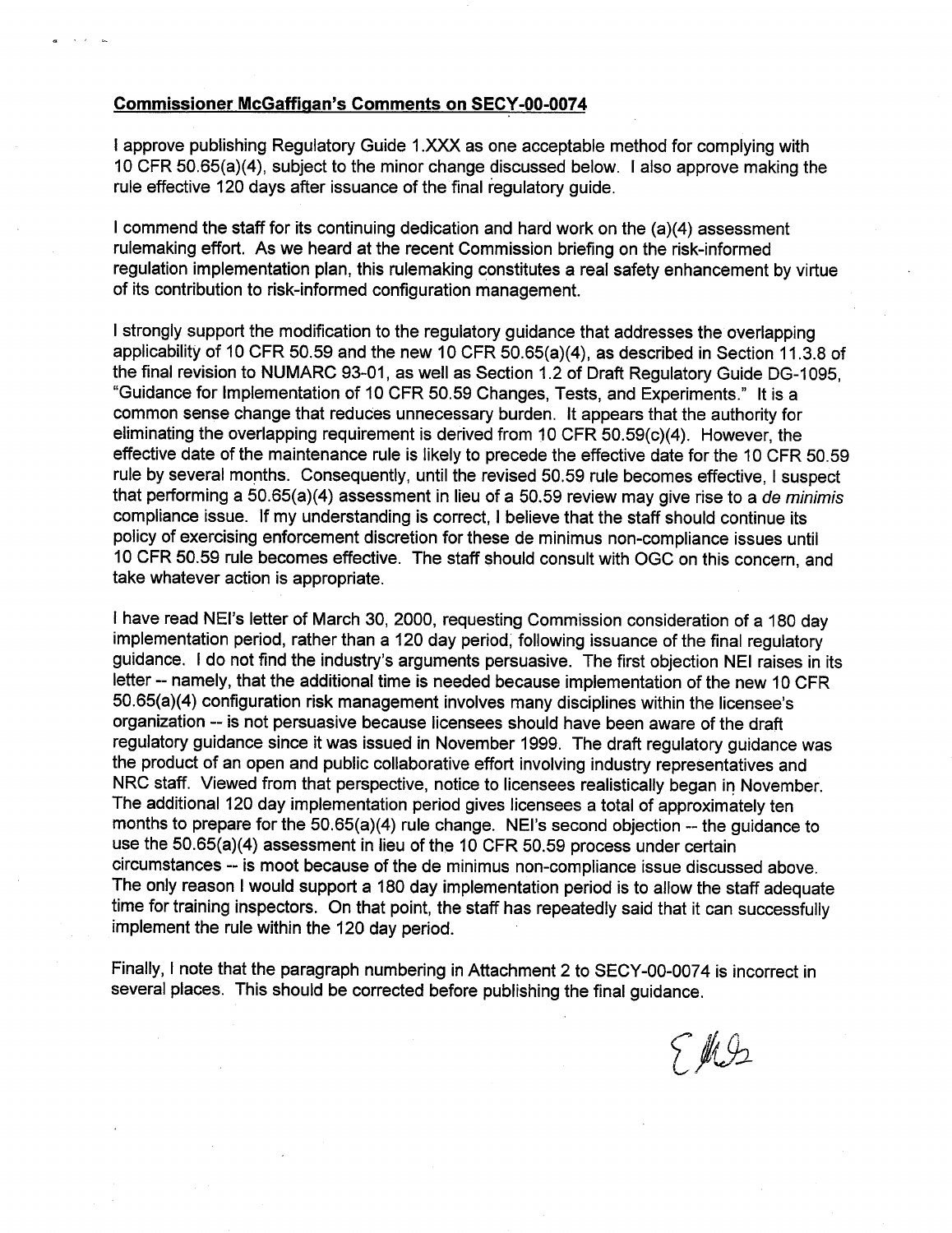## RESPONSE SHEET

| TO:               | <b>Annette Vietti-Cook, Secretary</b>                                                                                                     |  |
|-------------------|-------------------------------------------------------------------------------------------------------------------------------------------|--|
| <b>FROM:</b>      | <b>Commissioner Merrifield</b>                                                                                                            |  |
| <b>SUBJECT:</b>   | <b>SECY-00-0074 - REGULATORY GUIDE FOR ASSESSING</b><br>AND MANAGING RISK BEFORE MAINTENANCE<br><b>ACTIVITIES AT NUCLEAR POWER PLANTS</b> |  |
|                   | Approved <u>V</u> Disapproved<br>Abstain _____                                                                                            |  |
| Not Participating |                                                                                                                                           |  |
| <b>COMMENTS:</b>  | See attached                                                                                                                              |  |

DATE

Entered on "STARS" Yes / No \_\_\_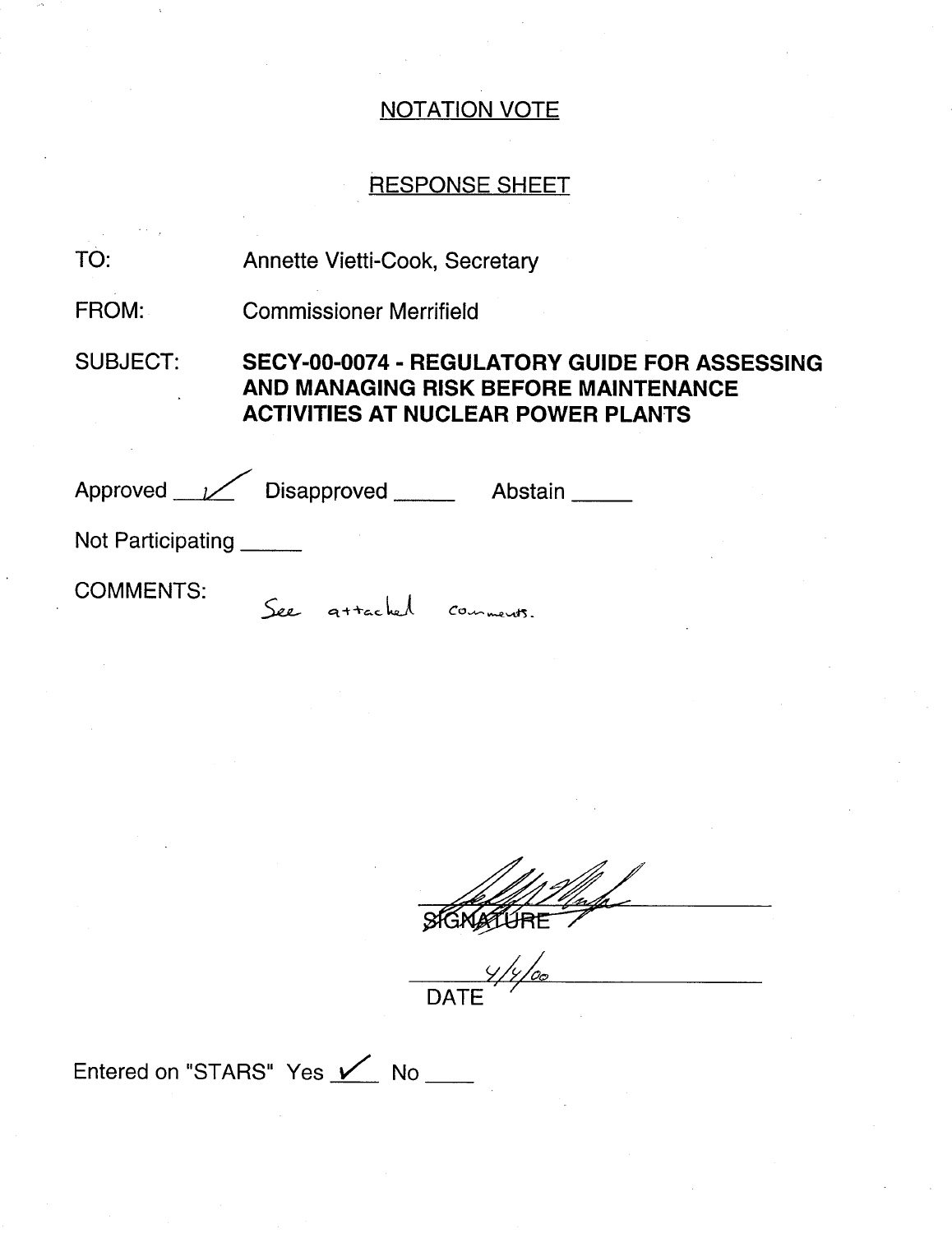#### **COMMISSIONER** MERRIFIELD'S **COMMENTS ON** SECY-00-0074

I commend the staff for their efforts associated with the Regulatory Guide entitled "Assessing<br>and Managing Risk Before Maintenance Activities at Nuclear Power Plants". This is an important achievement representing a great deal of hard work on the part of our staff, the nuclear industry, and our stakeholders.

I approve publishing the Regulatory Guide and also approve extending the implementation period for the revised 10 CFR 50.65 to 180 days. **I** believe that extending the implementation period is prudent to ensure that licensees have the time necessary to develop sound programs for implementing 10 CFR 50.65 (a)(4). I encourage NRR to utilize the extension to ensure that our staff and regulatory infrastructure are prepared to effectively implement the revised 10 CFR 50.65.

As part of its regulatory oversight activities, the staff intends to monitor licensee implementation of 10 CFR 50.65 (a)(4). On the basis of these activities, the staff will determine whether the guidance for assessing and managing risk before maintenance activities at nuclear power plants needs to be modified. I encourage the staff to keep the Commission informed of significant problems it identifies associated with licensee implementation of 10 CFR 50.65 (a)(4).

**-- <sup>5</sup> 9xJ**